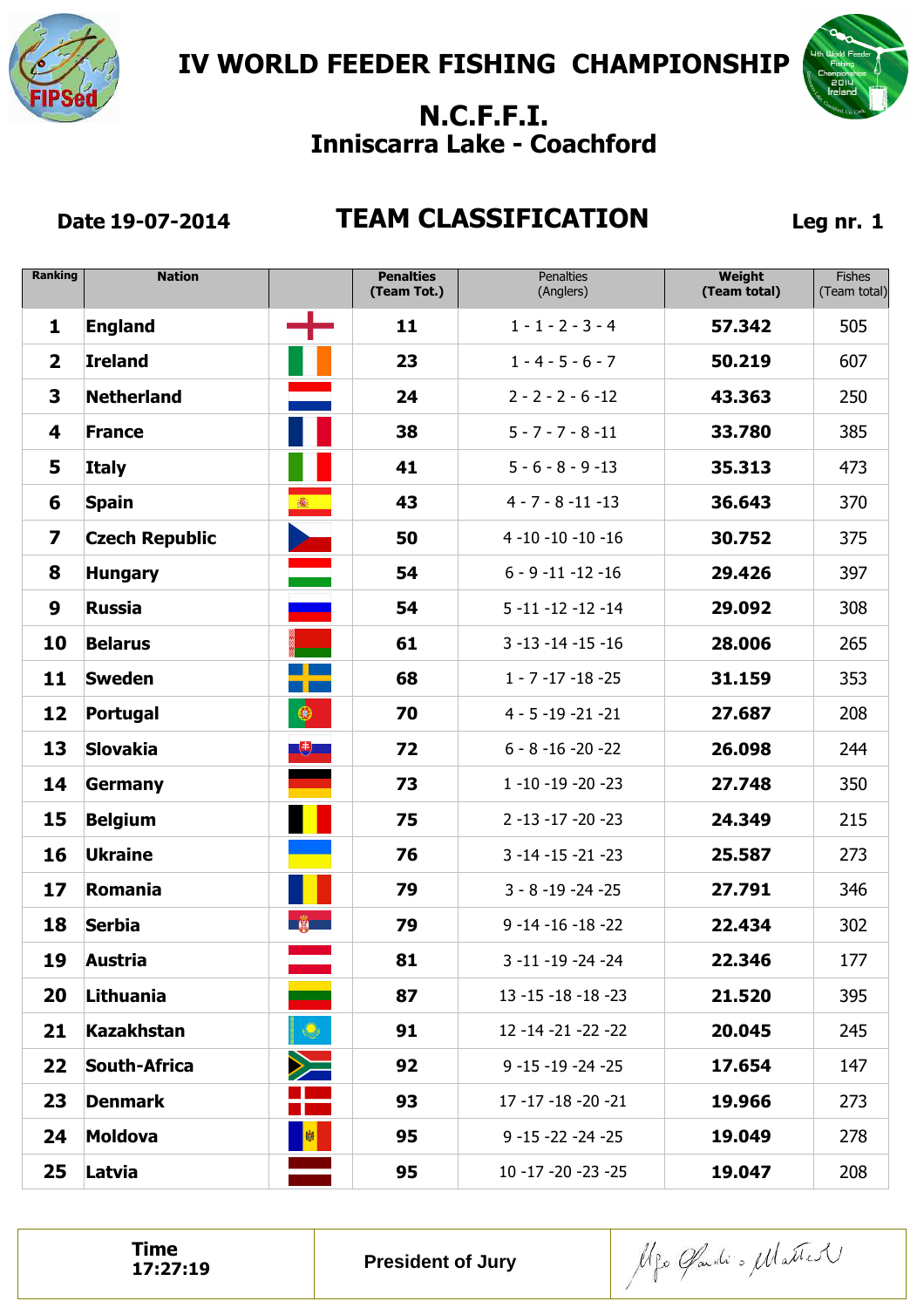



# Date 19-07-2014 **INDIVIDUAL CLASSIFICATION** Leg nr. 1

| <b>Ranking</b> | <b>Angler</b>      |                      | <b>Nation</b>         |                               | <b>Ranking</b><br>by sector | <b>Fishes</b> | <b>Weight</b><br>(gr) | Peg<br>(nr)             | <b>Note</b> |
|----------------|--------------------|----------------------|-----------------------|-------------------------------|-----------------------------|---------------|-----------------------|-------------------------|-------------|
| $\mathbf{1}$   | <b>Pratt</b>       | Richard              | <b>Ireland</b>        |                               | 1                           | 89            | 20.176                | 24                      |             |
| $\overline{2}$ | <b>Vials</b>       | <b>Mick</b>          | <b>England</b>        |                               | 1                           | 113           | 13.451                | 17                      |             |
| 3              | <b>Adell</b>       | <b>Kent</b>          | <b>Sweden</b>         | <u> Die Bes</u><br><b>TIP</b> | 1                           | 49            | 13.058                | 22                      |             |
| 4              | <b>Ringer</b>      | <b>Steve</b>         | <b>England</b>        | ╈                             | 1                           | 78            | 11.530                | 22                      |             |
| 5              | <b>Scheuermann</b> | <b>Felix</b>         | Germany               |                               | 1                           | 30            | 11.181                | 23                      |             |
| 6              | Van der Willik     | <b>Peter</b>         | <b>Netherland</b>     | <b>The Common</b>             | $\overline{\mathbf{2}}$     | 43            | 13.366                | 22                      |             |
| 7              | <b>Ringer</b>      | <b>Phil</b>          | <b>England</b>        | ┿                             | $\overline{\mathbf{2}}$     | 80            | 12.109                | $\overline{2}$          |             |
| 8              | <b>Koot</b>        | Leo                  | <b>Netherland</b>     |                               | $\overline{\mathbf{2}}$     | 35            | 10.290                | $\overline{2}$          |             |
| 9              | <b>Van Gastel</b>  | <b>Staf</b>          | <b>Belgium</b>        |                               | $\overline{\mathbf{2}}$     | 53            | 8.930                 | 25                      |             |
| 10             | Van der Stadt      | <b>Arnout</b>        | <b>Netherland</b>     |                               | $\overline{\mathbf{2}}$     | 34            | 8.640                 | 17                      |             |
| 11             | <b>Benzar</b>      | <b>Zsolt</b>         | Romania               |                               | 3                           | 53            | 11.777                | 24                      |             |
| 12             | <b>Popov</b>       | <b>Serhii</b>        | <b>Ukraine</b>        |                               | 3                           | 108           | 11.730                | 15                      |             |
| 13             | <b>Wakelin</b>     | <b>Adam</b>          | <b>England</b>        | ┿                             | 3                           | 100           | 8.962                 | 12                      |             |
| 14             | <b>Fiadziunin</b>  | Aliaksandr           | <b>Belarus</b>        |                               | 3                           | 63            | 8.830                 | 21                      |             |
| 15             | <b>Kasper</b>      | <b>Anton</b>         | <b>Austria</b>        |                               | 3                           | 52            | 7.439                 | $\mathbf{1}$            |             |
| 16             | <b>Barlow</b>      | <b>Dean</b>          | <b>England</b>        | ┿                             | $\overline{\mathbf{4}}$     | 134           | 11.290                | $\overline{\mathbf{z}}$ |             |
| 17             | Rodriguez M.       | <b>Angel Vicente</b> | <b>Spain</b>          | 圖                             | $\overline{\mathbf{4}}$     | 84            | 10.253                | $\mathbf{1}$            |             |
| 18             | <b>Evangelista</b> | Josè                 | <b>Portugal</b>       | $\circledast$                 | $\overline{\mathbf{4}}$     | 30            | 8.498                 | 24                      |             |
| 19             | <b>Konopásek</b>   | <b>Josef</b>         | <b>Czech Republic</b> | $\geq$                        | 4                           | 98            | 8.034                 | 8                       |             |
| 20             | <b>Leese</b>       | Paul                 | <b>Ireland</b>        |                               | 4                           | 165           | 7.219                 | 9                       |             |
| 21             | <b>Nikoleav</b>    | <b>Alexey</b>        | <b>Russia</b>         |                               | 5                           | 78            | 9.731                 | 20                      |             |
| 22             | <b>Houldsworth</b> | <b>Nigel</b>         | <b>Ireland</b>        |                               | 5                           | 85            | 8.585                 | 14                      |             |
| 23             | <b>Mazzetti</b>    | Marco                | <b>Italy</b>          |                               | 5                           | 30            | 8.270                 | 22                      |             |
| 24             | <b>Kiehl</b>       | <b>Sébastien</b>     | <b>France</b>         |                               | 5                           | 45            | 7.541                 | 22                      |             |
| 25             | <b>Calado</b>      | José                 | Portugal              | $\bullet$                     | 5                           | 52            | 6.976                 | 14                      |             |
| 26             | <b>Michlik</b>     | <b>Milan</b>         | <b>Slovakia</b>       | $\overline{\mathbb{R}}$       | 6                           | 70            | 9.438                 | 23                      |             |
| 27             | <b>Mc Goldrick</b> | <b>Francis</b>       | <b>Ireland</b>        |                               | $6\phantom{1}$              | 199           | 8.267                 | $\overline{\mathbf{4}}$ |             |
| 28             | <b>Dome</b>        | Gabor                | <b>Hungary</b>        |                               | 6                           | 38            | 6.788                 | 25                      |             |
| 29             | <b>De Pascalis</b> | <b>Angelo</b>        | <b>Italy</b>          |                               | 6                           | 109           | 6.760                 | $\overline{\mathbf{2}}$ |             |
| 30             | <b>Ekkelenkamp</b> | <b>Dirk</b>          | <b>Netherland</b>     |                               | $6\phantom{1}$              | 72            | 6.702                 | $\overline{\mathbf{z}}$ |             |
| 31             | <b>Stridh</b>      | <b>Jonas</b>         | <b>Sweden</b>         | <u>and the set</u><br>n po    | $\overline{\mathbf{z}}$     | 172           | 9.314                 | 12                      |             |
| 32             | Rodriguez M.       | Roberto              | <b>Spain</b>          | 6 1                           | $\overline{\mathbf{z}}$     | 30            | 8.215                 | 21                      |             |
| 33             | <b>Houssais</b>    | Yoan                 | <b>France</b>         |                               | $\overline{\mathbf{z}}$     | 40            | 6.399                 | 12                      |             |
| 34             | <b>Cathelin</b>    | <b>Christophe</b>    | <b>France</b>         |                               | $\overline{\mathbf{z}}$     | 67            | 6.178                 | 17                      |             |
| 35             | <b>Kersley</b>     | Anthony              | <b>Ireland</b>        |                               | 7                           | 69            | 5.972                 | 18                      |             |
| 36             | <b>Vuculescu</b>   | <b>Bogdan</b>        | Romania               |                               | 8                           | 180           | 9.192                 | 14                      |             |
| 37             | Vezzalini          | <b>Massimo</b>       | <b>Italy</b>          |                               | 8                           | 104           | 5.967                 | $\overline{\mathbf{z}}$ |             |
| 38             | <b>Monatlik</b>    | <b>Elie</b>          | <b>France</b>         |                               | 8                           | 70            | 5.851                 | $\overline{ }$          |             |
| 39             | <b>Bartakovics</b> | <b>Richard</b>       | <b>Slovakia</b>       | ₩                             | 8                           | 36            | 5.829                 | 13                      |             |
| 40             | Garcia Blazquez    | <b>Roberto</b>       | <b>Spain</b>          | <b>金</b>                      | 8                           | 127           | 5.822                 | 10                      |             |
| 41             | <b>Marchese</b>    | <b>Manuel</b>        | <b>Italy</b>          |                               | 9                           | 151           | 9.173                 | 17                      |             |
| 42             | <b>Veljkovic</b>   | <b>Dusan</b>         | <b>Serbia</b>         | $\frac{a}{2}$                 | 9                           | 26            | 5.802                 | 23                      |             |

Time<br>17:56:17

Alfo Gardio Matter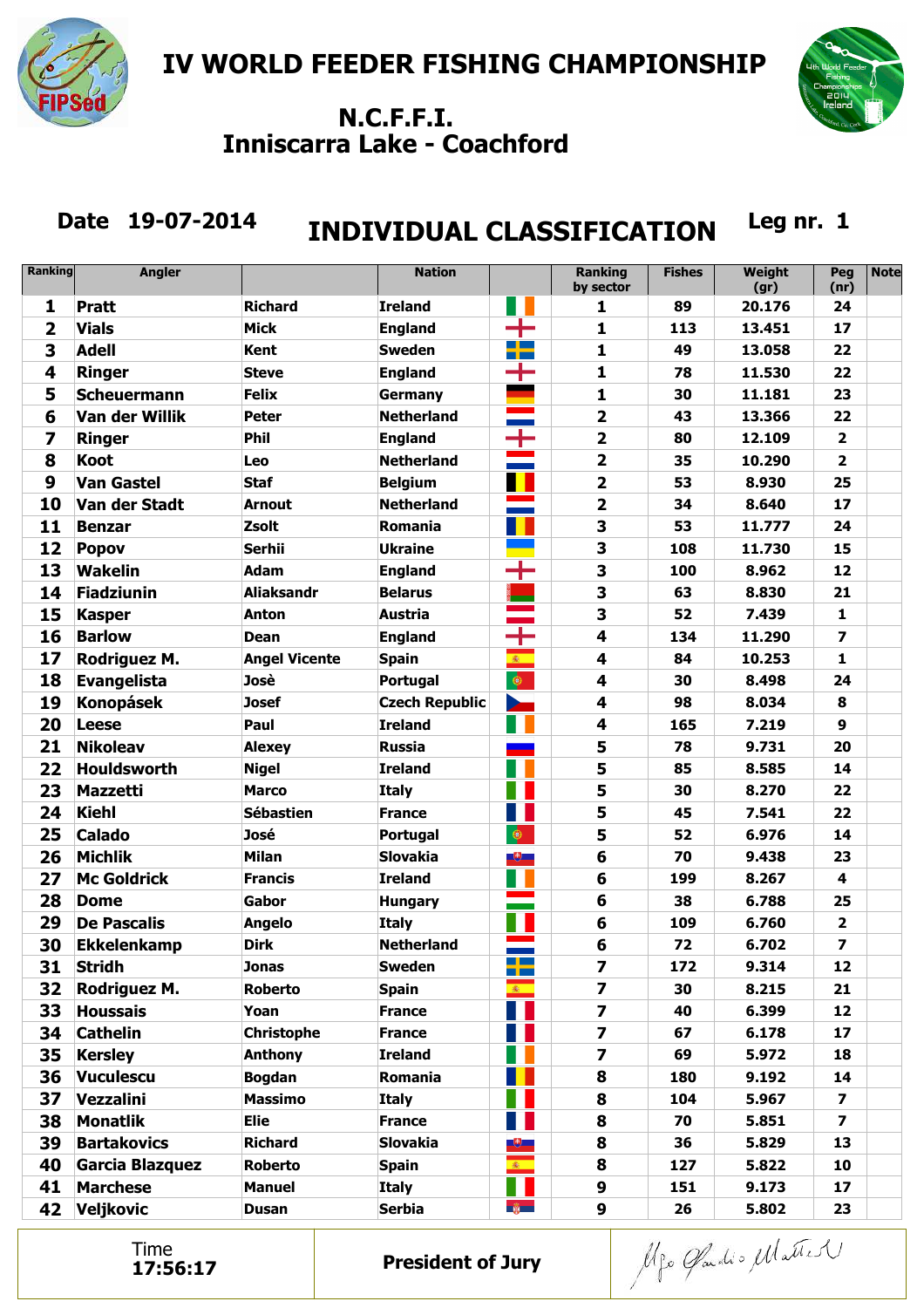



# Date 19-07-2014 **INDIVIDUAL CLASSIFICATION** Leg nr. 1

| <b>Ranking</b> | <b>Angler</b>       |                      | <b>Nation</b>         |                                 | <b>Ranking</b><br>by sector | <b>Fishes</b> | <b>Weight</b><br>(gr) | Peg<br>(nr)             | <b>Note</b> |
|----------------|---------------------|----------------------|-----------------------|---------------------------------|-----------------------------|---------------|-----------------------|-------------------------|-------------|
| 43             | <b>Busuioc</b>      | <b>Corneliu</b>      | <b>Moldova</b>        | <mark>。例</mark>                 | 9                           | 80            | 5.700                 | 19                      |             |
| 44             | Foord               | <b>Neville Johan</b> | <b>South-Africa</b>   | $\geq$                          | 9                           | 37            | 5.688                 | 19                      |             |
| 45             | <b>Novák</b>        | <b>János</b>         | <b>Hungary</b>        | $\sim$                          | 9                           | 72            | 4.843                 | 15                      |             |
| 46             | <b>Hrabal</b>       | Vladimír             | <b>Czech Republic</b> | <b>Part</b>                     | 10                          | 114           | 7.923                 | 13                      |             |
| 47             | <b>Maták</b>        | <b>Martin</b>        | <b>Czech Republic</b> | ⋗                               | 10                          | 30            | 5.532                 | 18                      |             |
| 48             | <b>Štepnicka</b>    | <b>Radek</b>         | <b>Czech Republic</b> |                                 | 10                          | 67            | 5.409                 | 23                      |             |
| 49             | <b>Schlögl</b>      | <b>Michael</b>       | Germany               |                                 | 10                          | 130           | 5.313                 | 13                      |             |
| 50             | <b>Lisovskis</b>    | <b>Krisjanis</b>     | Latvia                |                                 | 10                          | 35            | 4.752                 | 23                      |             |
| 51             | Lacomme             | <b>Daniel</b>        | <b>France</b>         |                                 | 11                          | 163           | 7.811                 | $\overline{\mathbf{2}}$ |             |
| 52             | <b>Erdei</b>        | <b>Attila</b>        | <b>Hungary</b>        |                                 | 11                          | 30            | 5.471                 | 20                      |             |
| 53             | <b>Zhurin</b>       | <b>Vladimir</b>      | <b>Russia</b>         |                                 | 11                          | 38            | 5.271                 | 5                       |             |
| 54             | <b>Steyrer</b>      | <b>Andreas</b>       | Austria               |                                 | 11                          | 31            | 5.236                 | 16                      |             |
| 55             | <b>Granados</b>     | <b>José David</b>    | <b>Spain</b>          |                                 | 11                          | 37            | 4.610                 | 6                       |             |
| 56             | <b>Sivák</b>        | <b>Mátyás</b>        | <b>Hungary</b>        |                                 | 12                          | 151           | 7.758                 | 10                      |             |
| 57             | <b>Dunaev</b>       | <b>Mikhail</b>       | <b>Russia</b>         | --                              | 12                          | 45            | 5.223                 | 15                      |             |
| 58             | <b>Rudenko</b>      | <b>Aleksandr</b>     | <b>Russia</b>         |                                 | 12                          | 30            | 4.854                 | 25                      |             |
| 59             | Leijrik             | <b>Theo</b>          | <b>Netherland</b>     |                                 | 12                          | 66            | 4.365                 | 12                      |             |
| 60             | <b>Kitsak</b>       | <b>Vitaliy</b>       | <b>Kazakhstan</b>     | $\mathbf{Q}$                    | 12                          | 88            | 4.266                 | 11                      |             |
| 61             | Granado             | <b>Antonio</b>       | <b>Spain</b>          | 第二                              | 13                          | 92            | 7.743                 | 16                      |             |
| 62             | Govi                | <b>Mirko</b>         | <b>Italy</b>          |                                 | 13                          | 79            | 5.143                 | 12                      |             |
| 63             | <b>Mikelionis</b>   | <b>Martynas</b>      | Lithuania             |                                 | 13                          | 72            | 4.464                 | $\mathbf{1}$            |             |
| 64             | <b>Zhamaitus</b>    | <b>Ihar</b>          | <b>Belarus</b>        |                                 | 13                          | 42            | 4.165                 | 16                      |             |
| 65             | <b>De Mulder</b>    | <b>Bert</b>          | <b>Belgium</b>        | <b>TELESCOPE</b>                | 13                          | 29            | 4.144                 | 10                      |             |
| 66             | <b>Todorvic</b>     | <b>Dejan</b>         | <b>Serbia</b>         | $\frac{2}{3}$                   | 14                          | 132           | 7.135                 | $\overline{\mathbf{4}}$ |             |
| 67             | <b>Kuchin</b>       | <b>Konstantins</b>   | <b>Kazakhstan</b>     | $\ddot{\mathbf{Q}}$             | 14                          | 31            | 5.123                 | 1                       |             |
| 68             | <b>Yakubovich</b>   | <b>Aliaksei</b>      | <b>Belarus</b>        |                                 | 14                          | 30            | 4.461                 | 11                      |             |
| 69             | <b>Taranov</b>      | <b>Oleksandr</b>     | <b>Ukraine</b>        |                                 | 14                          | 55            | 4.098                 | 20                      |             |
| 70             | <b>Osipov</b>       | <b>Alexander</b>     | <b>Russia</b>         |                                 | 14                          | 117           | 4.013                 | 10                      |             |
| 71             | <b>Mihai</b>        | <b>Burdia</b>        | <b>Moldova</b>        | $\blacksquare$                  | 15                          | 53            | 6.889                 | 3                       |             |
| 72             | <b>Tichomolovas</b> | <b>Valdas</b>        | Lithuania             | <u>e a</u>                      | 15                          | 85            | 4.686                 | 6                       |             |
| 73             | <b>Puhach</b>       | <b>Oleksii</b>       | <b>Ukraine</b>        |                                 | 15                          | 39            | 4.400                 | 5                       |             |
| 74             | <b>Scheepers</b>    | <b>Johannes Jaco</b> | South-Africa          | $\geq$                          | 15                          | 26            | 3.966                 | 4                       |             |
| 75             | <b>Lisovskiy</b>    | Yury                 | <b>Belarus</b>        |                                 | 15                          | 52            | 3.842                 | 6                       |             |
| 76             | <b>Halavin</b>      | Aleh                 | <b>Belarus</b>        |                                 | 16                          | 78            | 6.708                 | 1                       |             |
| 77             | <b>Siroki</b>       | <b>David</b>         | <b>Hungary</b>        |                                 | 16                          | 106           | 4.566                 | 5                       |             |
| 78             | <b>Tomanovics</b>   | <b>Alexander</b>     | <b>Slovakia</b>       | $\mathbb{R}^+$                  | 16                          | 46            | 3.972                 | 3                       |             |
| 79             | <b>Chalupa</b>      | Ladislav             | <b>Czech Republic</b> | $\sum$                          | 16                          | 66            | 3.854                 | 3                       |             |
| 80             | <b>Cuckic</b>       | <b>Sasa</b>          | <b>Serbia</b>         | $\frac{2}{3}$                   | 16                          | 46            | 3.717                 | 18                      |             |
| 81             | <b>Thomsen</b>      | <b>Stig</b>          | <b>Denmark</b>        | ٢m                              | 17                          | 72            | 6.664                 | 25                      |             |
| 82             | <b>Sørensen</b>     | Søren                | <b>Denmark</b>        | $\mathbf{L}$<br><b>Contract</b> | 17                          | 57            | 4.506                 | 20                      |             |
| 83             | <b>Carlsson</b>     | <b>Patrik</b>        | <b>Sweden</b>         | <u>a kara</u><br><b>BI BEE</b>  | 17                          | 70            | 3.718                 | 17                      |             |
| 84             | <b>Mertens</b>      | <b>Benny</b>         | <b>Belgium</b>        | Ш.                              | 17                          | 32            | 3.706                 | 20                      |             |

Time<br>17:56:17

Alfo Gardio Matter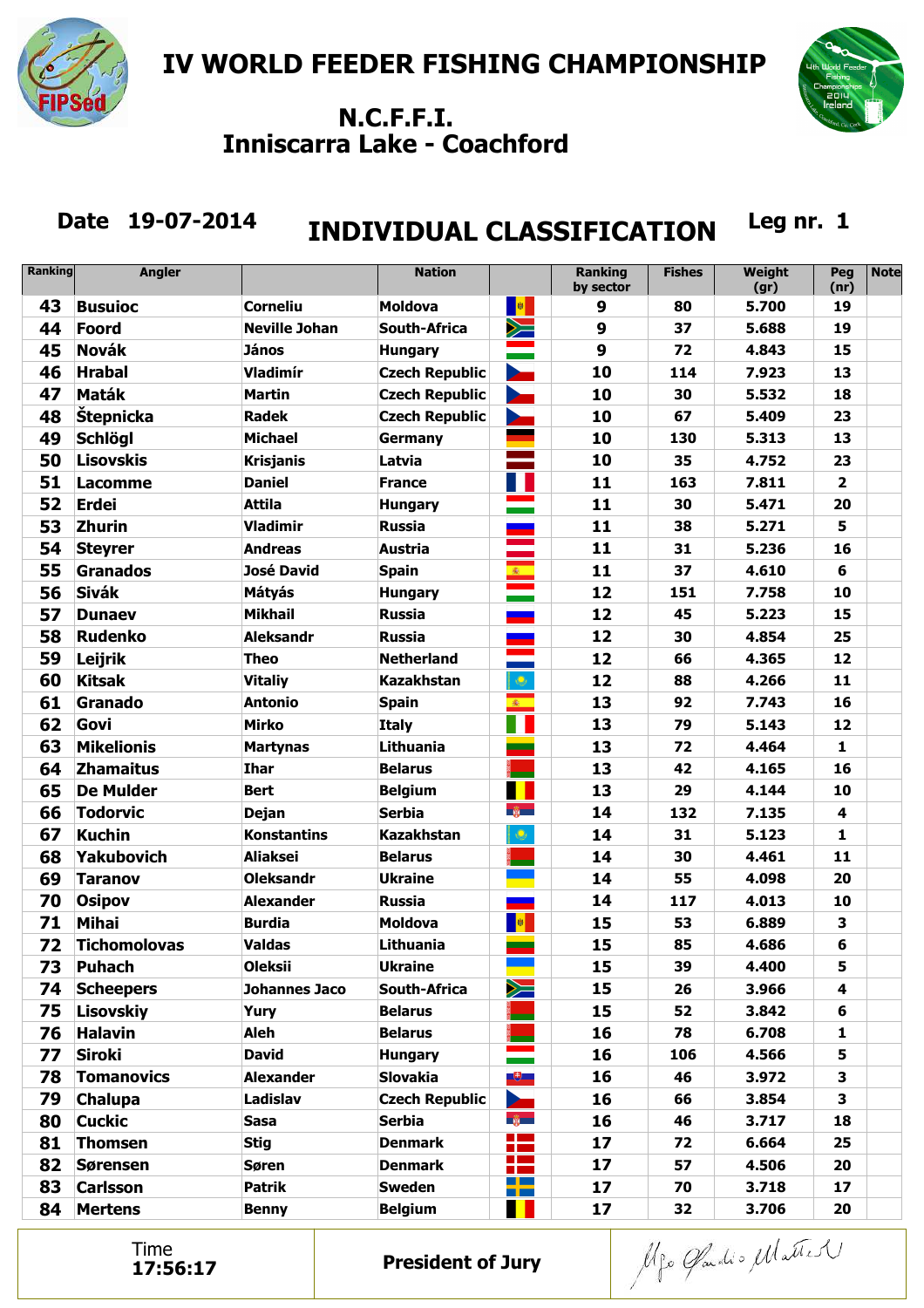



# Date 19-07-2014 **INDIVIDUAL CLASSIFICATION** Leg nr. 1

| Ranking  | <b>Angler</b>       |                      | <b>Nation</b>       |                                      | <b>Ranking</b><br>by sector | <b>Fishes</b> | <b>Weight</b><br>(gr) | Peg<br>(nr)             | <b>Note</b> |
|----------|---------------------|----------------------|---------------------|--------------------------------------|-----------------------------|---------------|-----------------------|-------------------------|-------------|
| 85       | <b>Tolmachovs</b>   | <b>Vladislavs</b>    | Latvia              |                                      | 17                          | 39            | 3.658                 | 13                      |             |
| 86       | <b>Korsakas</b>     | <b>Paulius</b>       | Lithuania           |                                      | 18                          | 126           | 6.480                 | 11                      |             |
| 87       | <b>Ekman</b>        | Kristian             | <b>Sweden</b>       | $\Box$ $\Box$<br>m pro               | 18                          | 39            | 3.854                 | $\overline{2}$          |             |
| 88       | <b>Pavlicevic</b>   | Miloš                | <b>Serbia</b>       | $\frac{2}{\sqrt{2}}$                 | 18                          | 64            | 3.580                 | 13                      |             |
| 89       | <b>Reading</b>      | <b>Mark</b>          | <b>Denmark</b>      | <b>College</b><br><b>College</b>     | 18                          | 44            | 3.566                 | 15                      |             |
| 90       | <b>Juknevicius</b>  | Mantas               | Lithuania           |                                      | 18                          | 69            | 3.007                 | 21                      |             |
| 91       | <b>Beck</b>         | <b>Manfred</b>       | Germany             |                                      | 19                          | 102           | 6.134                 | 8                       |             |
| 92       | <b>Meyer</b>        | <b>Herbert Marti</b> | <b>South-Africa</b> | $\geq$                               | 19                          | 24            | 3.740                 | 24                      |             |
| 93       | <b>Pereiva</b>      | <b>Muno</b>          | Portugal            | $\bullet$                            | 19                          | 31            | 3.353                 | 4                       |             |
| 94       | <b>Rabensteiner</b> | <b>Michael</b>       | <b>Austria</b>      |                                      | 19                          | 31            | 3.052                 | 6                       |             |
| 95       | <b>Petrisor</b>     | <b>Adrian</b>        | Romania             |                                      | 19                          | 60            | 2.761                 | 19                      |             |
| 96       | <b>Mols</b>         | <b>Valdis</b>        | Latvia              |                                      | 20                          | 60            | 5.526                 | 18                      |             |
| 97       | <b>Vigh</b>         | <b>Jozef</b>         | <b>Slovakia</b>     | $\overline{\mathbf{e}}$              | 20                          | 41            | 3.654                 | 19                      |             |
| 98       | <b>Saddeler</b>     | Peer                 | Germany             |                                      | 20                          | 57            | 3.294                 | 3                       |             |
| 99       | <b>Courtens</b>     | <b>Erik</b>          | <b>Belgium</b>      | ٠                                    | 20                          | 30            | 2.969                 | 15                      |             |
| 100      | <b>Percival</b>     | Timothy              | <b>Denmark</b>      | <b>The Company</b><br><b>College</b> | 20                          | 49            | 2.335                 | 5                       |             |
|          | 101 Milheiras       | Casimiro             | Portugal            | $\bullet$                            | 21                          | 58            | 5.486                 | 19                      |             |
|          | 102 Timoteo         | <b>Mario</b>         | Portugal            | $\bullet$                            | 21                          | 37            | 3.374                 | 9                       |             |
|          | 103 Yenikeyev       | <b>Marat</b>         | <b>Kazakhstan</b>   | $\mathbf{\Theta}$                    | 21                          | 20            | 3.218                 | 21                      |             |
|          | 104 Knudsen         | Ole                  | <b>Denmark</b>      | <u>a ka</u><br><b>College</b>        | 21                          | 51            | 2.895                 | 10                      |             |
|          | 105 Levytskyi       | Oleg                 | <b>Ukraine</b>      |                                      | 21                          | 44            | 2.325                 | 25                      |             |
|          | 106 Mukhamejanov    | <b>Dinmukhamed</b>   | <b>Kazakhstan</b>   | $\ddot{\mathcal{Q}}$                 | 22                          | 72            | 4.688                 | 6                       |             |
| 107      | <b>Iaroslov</b>     | Levinta              | <b>Moldova</b>      | <b>Alle</b>                          | 22                          | 71            | 3.347                 | 14                      |             |
|          | 108 Lantaj          | Jãn                  | <b>Slovakia</b>     | $\mathbb{R}^+$                       | 22                          | 51            | 3.205                 | 8                       |             |
| 109      | <b>Trukhin</b>      | <b>Mikhail</b>       | <b>Kazakhstan</b>   | $\ddot{\mathbf{Q}}$                  | 22                          | 34            | 2.750                 | 16                      |             |
| 110      | <b>Derkovic</b>     | Vukašin              | <b>Serbia</b>       | $\frac{2}{\sqrt{2}}$                 | 22                          | 34            | 2.200                 | 8                       |             |
|          | 111 Van Waelderen   | <b>Frank</b>         | <b>Belgium</b>      |                                      | 23                          | 71            | 4.600                 | 5                       |             |
|          | 112 Molodtsov       | Eduard               | <b>Ukraine</b>      |                                      | 23                          | 27            | 3.034                 | 11                      |             |
|          | 113 Cebanauskas     | <b>Andrius</b>       | Lithuania           |                                      | 23                          | 43            | 2.883                 | 16                      |             |
|          | 114 Grabovskis      | <b>Normunds</b>      | Latvia              |                                      | 23                          | 42            | 2.686                 | 8                       |             |
|          | 115 Wangerin        | <b>Uwe</b>           | <b>Germany</b>      |                                      | 23                          | 31            | 1.826                 | 18                      |             |
|          | 116 Zettl           | <b>Andreas</b>       | <b>Austria</b>      |                                      | 24                          | 47            | 4.307                 | 21                      |             |
| 117 Fiat |                     | Lucian               | Romania             |                                      | 24                          | 32            | 2.994                 | 4                       |             |
|          | 118 Stumpf          | <b>Wilhelm</b>       | <b>Austria</b>      |                                      | 24                          | 16            | 2.312                 | 11                      |             |
|          | 119 Veaceslav       | <b>Odinet</b>        | <b>Moldova</b>      | $\parallel \bullet \parallel$        | 24                          | 38            | 1.724                 | 24                      |             |
|          | 120 Lubbe           | <b>Jurgans Werne</b> | South-Africa        | $\geqslant$                          | 24                          | 16            | 1.312                 | 14                      |             |
|          | 121 Willemse        | <b>Casper Johann</b> | South-Africa        | $\geq$                               | 25                          | 44            | 2.948                 | 9                       |             |
|          | 122 Veikins         | <b>Edgars</b>        | Latvia              |                                      | 25                          | 32            | 2.425                 | 3                       |             |
|          | 123 Ruslan          | <b>Timbal</b>        | <b>Moldova</b>      | $\parallel$                          | 25                          | 36            | 1.389                 | 9                       |             |
|          | 124 Jeanson         | <b>Mikael</b>        | <b>Sweden</b>       | <u> Her</u><br><b>TIME</b>           | 25                          | 23            | 1.215                 | $\overline{\mathbf{z}}$ |             |
|          | 125 Neacsu          | Leontin              | Romania             | T L                                  | 25                          | 21            | 1.067                 | 9                       |             |

Time<br>17:56:18

Alfo Gardio Matter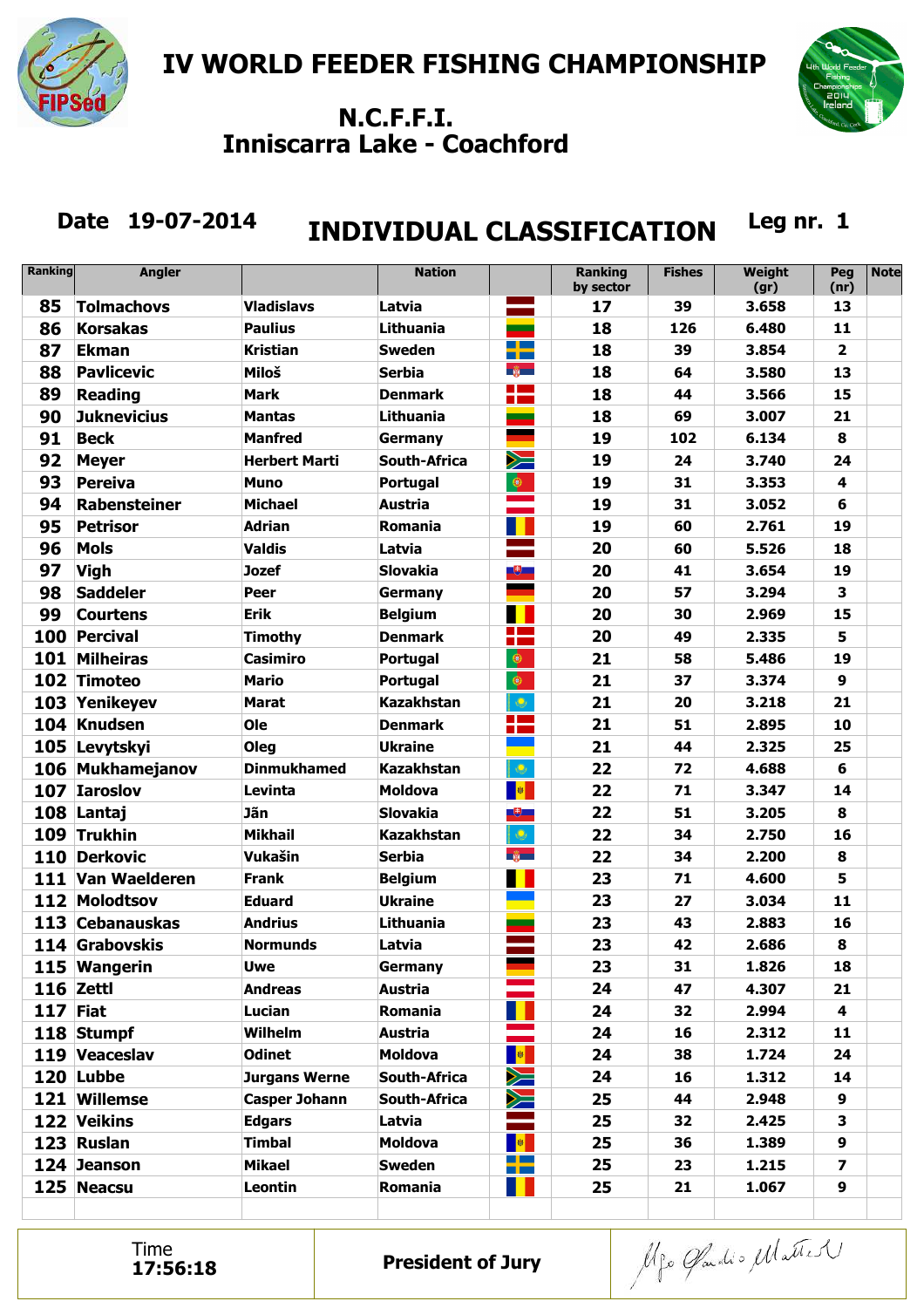**IV WORLD FEEDER FISHING CHAMPIONSHIP** 

## **Sector A . N.C.F.F.I. Inniscarra Lake - Coachford**

#### **Date 19-07-2014 Leg nr. 1**

FIPS

| <b>Penalties</b> | <b>Angler</b>                  | <b>Nation</b>         |                                                                            | <b>Fish</b><br>nr. | Weight<br>(g) | <b>Note</b> | Peg<br>number           |
|------------------|--------------------------------|-----------------------|----------------------------------------------------------------------------|--------------------|---------------|-------------|-------------------------|
| 1                | <b>RINGER Steve</b>            | <b>England</b>        | $\blacksquare$                                                             | 78                 | 11.530        |             | 22                      |
| 2                | <b>VAN DER STADT Arnout</b>    | <b>Netherland</b>     | $\equiv$                                                                   | 34                 | 8.640         |             | 17                      |
| 3                | <b>KASPER Anton</b>            | <b>Austria</b>        |                                                                            | 52                 | 7.439         |             | 1                       |
| 4                | <b>LEESE Paul</b>              | <b>Ireland</b>        |                                                                            | 165                | 7.219         |             | 9                       |
| 5                | <b>CALADO José</b>             | <b>Portugal</b>       | $\bullet$                                                                  | 52                 | 6.976         |             | 14                      |
| 6                | <b>DE PASCALIS Angelo</b>      | <b>Italy</b>          |                                                                            | 109                | 6.760         |             | $\overline{\mathbf{2}}$ |
| 7                | <b>HOUSSAIS Yoan</b>           | <b>France</b>         |                                                                            | 40                 | 6.399         |             | 12                      |
| 8                | <b>BARTAKOVICS Richard</b>     | <b>Slovakia</b>       | $\begin{array}{ c c } \hline \textbf{+} & \textbf{+} \ \hline \end{array}$ | 36                 | 5.829         |             | 13                      |
| 9                | <b>NOVÁK János</b>             | <b>Hungary</b>        |                                                                            | 72                 | 4.843         |             | 15                      |
| 10               | <b>LISOVSKIS Krisjanis</b>     | Latvia                |                                                                            | 35                 | 4.752         |             | 23                      |
| 11               | <b>GRANADOS José David</b>     | <b>Spain</b>          | 瓣                                                                          | 37                 | 4.610         |             | 6                       |
| 12               | <b>KITSAK Vitaliy</b>          | <b>Kazakhstan</b>     | $\mathbf{\mathbb{Q}}$                                                      | 88                 | 4.266         |             | 11                      |
| 13               | <b>ZHAMAITUS Ihar</b>          | <b>Belarus</b>        |                                                                            | 42                 | 4.165         |             | 16                      |
| 14               | <b>OSIPOV Alexander</b>        | <b>Russia</b>         |                                                                            | 117                | 4.013         |             | 10                      |
| 15               | <b>SCHEEPERS Johannes Jaco</b> | <b>South-Africa</b>   | $\geq$                                                                     | 26                 | 3.966         |             | 4                       |
| 16               | <b>CHALUPA Ladislav</b>        | <b>Czech Republic</b> |                                                                            | 66                 | 3.854         |             | 3                       |
| 17               | <b>MERTENS Benny</b>           | <b>Belgium</b>        |                                                                            | 32                 | 3.706         |             | 20                      |
| 18               | <b>JUKNEVICIUS Mantas</b>      | Lithuania             |                                                                            | 69                 | 3.007         |             | 21                      |
| 19               | <b>PETRISOR Adrian</b>         | Romania               |                                                                            | 60                 | 2.761         |             | 19                      |
| 20               | <b>PERCIVAL Timothy</b>        | <b>Denmark</b>        | <b>CONTRACTOR</b><br>$\sim 10^{11}$                                        | 49                 | 2.335         |             | 5                       |
| 21               | <b>LEVYTSKYI Oleg</b>          | <b>Ukraine</b>        |                                                                            | 44                 | 2.325         |             | 25                      |
| 22               | <b>DERKOVIC Vukašin</b>        | <b>Serbia</b>         | <b>B</b>                                                                   | 34                 | 2.200         |             | 8                       |
| 23               | <b>WANGERIN Uwe</b>            | <b>Germany</b>        |                                                                            | 31                 | 1.826         |             | 18                      |
| 24               | <b>VEACESLAV Odinet</b>        | <b>Moldova</b>        | 劇                                                                          | 38                 | 1.724         |             | 24                      |
| 25               | <b>JEANSON Mikael</b>          | <b>Sweden</b>         |                                                                            | 23                 | 1.215         |             | $\overline{\mathbf{z}}$ |
|                  |                                |                       |                                                                            |                    |               |             |                         |

**Time**<br>**17:25:09** 

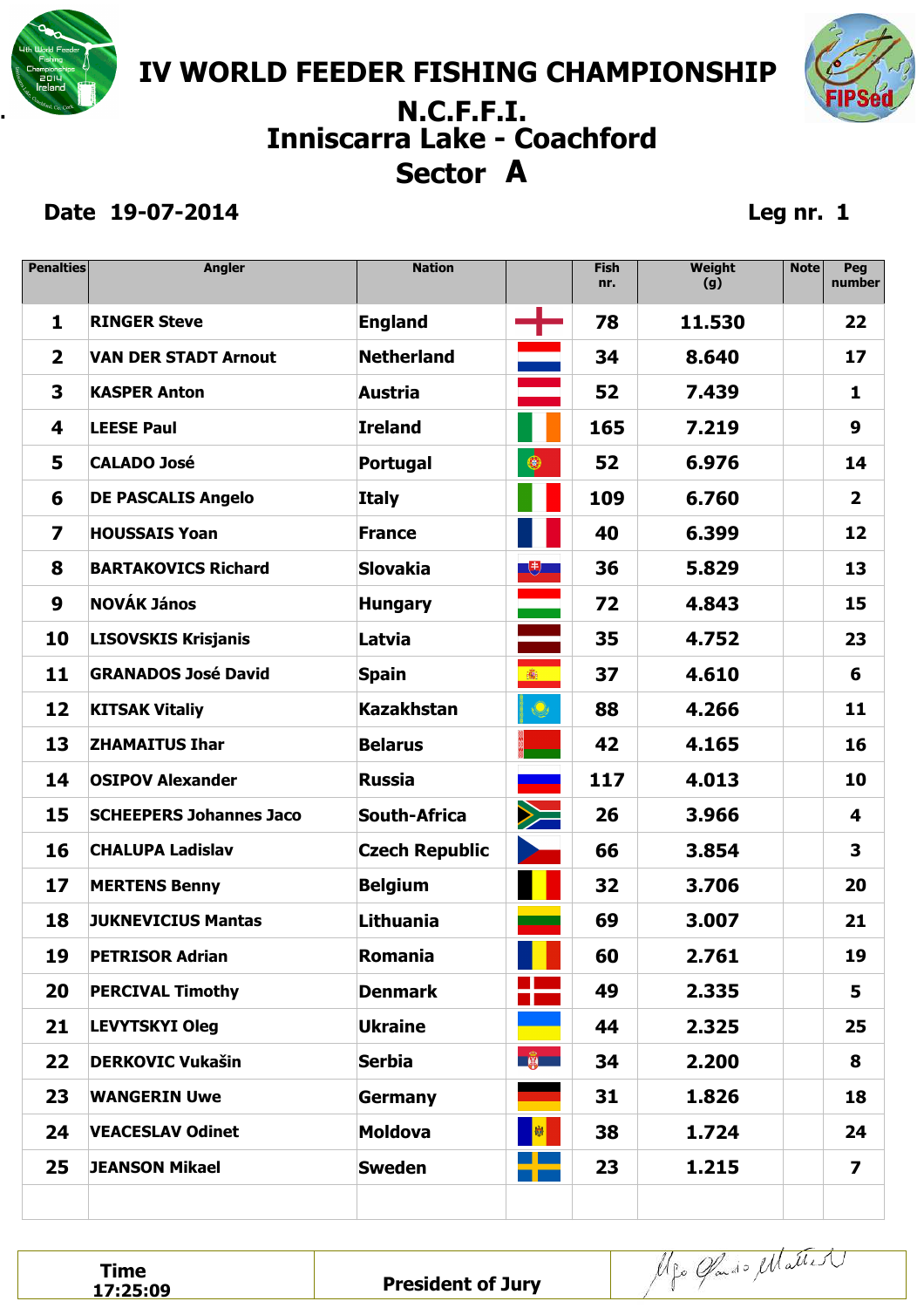

# **Sector B . N.C.F.F.I. Inniscarra Lake - Coachford**

#### **Date 19-07-2014 Leg nr. 1**

FIPS

| <b>Penalties</b>        | <b>Angler</b>               | <b>Nation</b>         |                           | <b>Fish</b><br>nr. | Weight<br>(g) | <b>Note</b> | Peg<br>number           |
|-------------------------|-----------------------------|-----------------------|---------------------------|--------------------|---------------|-------------|-------------------------|
| 1                       | <b>SCHEUERMANN Felix</b>    | <b>Germany</b>        |                           | 30                 | 11.181        |             | 23                      |
| $\overline{\mathbf{2}}$ | <b>KOOT Leo</b>             | <b>Netherland</b>     | dia arte.<br>Alimento     | 35                 | 10.290        |             | $\overline{\mathbf{2}}$ |
| 3                       | <b>WAKELIN Adam</b>         | <b>England</b>        |                           | 100                | 8.962         |             | 12                      |
| 4                       | <b>EVANGELISTA Josè</b>     | <b>Portugal</b>       | $\bullet$                 | 30                 | 8.498         |             | 24                      |
| 5                       | <b>MAZZETTI Marco</b>       | <b>Italy</b>          |                           | 30                 | 8.270         |             | 22                      |
| 6                       | <b>MC GOLDRICK Francis</b>  | <b>Ireland</b>        |                           | 199                | 8.267         |             | 4                       |
| 7                       | <b>RODRIGUEZ M. Roberto</b> | <b>Spain</b>          | 瓣                         | 30                 | 8.215         |             | 21                      |
| 8                       | <b>MONATLIK Elie</b>        | <b>France</b>         |                           | 70                 | 5.851         |             | $\overline{\mathbf{z}}$ |
| 9                       | <b>BUSUIOC Corneliu</b>     | <b>Moldova</b>        |                           | 80                 | 5.700         |             | 19                      |
| 10                      | <b>MATÁK Martin</b>         | <b>Czech Republic</b> |                           | 30                 | 5.532         |             | 18                      |
| 11                      | <b>ERDEI Attila</b>         | <b>Hungary</b>        |                           | 30                 | 5.471         |             | 20                      |
| 12                      | <b>RUDENKO Aleksandr</b>    | <b>Russia</b>         |                           | 30                 | 4.854         |             | 25                      |
| 13                      | <b>MIKELIONIS Martynas</b>  | Lithuania             |                           | 72                 | 4.464         |             | 1                       |
| 14                      | YAKUBOVICH Aliaksei         | <b>Belarus</b>        |                           | 30                 | 4.461         |             | 11                      |
| 15                      | <b>PUHACH Oleksii</b>       | <b>Ukraine</b>        |                           | 39                 | 4.400         |             | 5                       |
| 16                      | <b>TOMANOVICS Alexander</b> | <b>Slovakia</b>       | $\Box$                    | 46                 | 3.972         |             | 3                       |
| 17                      | <b>CARLSSON Patrik</b>      | <b>Sweden</b>         | a <mark>i</mark> ka<br>n۱ | 70                 | 3.718         |             | 17                      |
| 18                      | <b>PAVLICEVIC Miloš</b>     | <b>Serbia</b>         | <b>B</b>                  | 64                 | 3.580         |             | 13                      |
| 19                      | <b>RABENSTEINER Michael</b> | Austria               |                           | 31                 | 3.052         |             | 6                       |
| 20                      | <b>COURTENS Erik</b>        | <b>Belgium</b>        |                           | 30                 | 2.969         |             | 15                      |
| 21                      | <b>KNUDSEN Ole</b>          | <b>Denmark</b>        |                           | 51                 | 2.895         |             | 10                      |
| 22                      | <b>TRUKHIN Mikhail</b>      | <b>Kazakhstan</b>     | $\ddot{\mathcal{Q}}$      | 34                 | 2.750         |             | 16                      |
| 23                      | <b>GRABOVSKIS Normunds</b>  | Latvia                |                           | 42                 | 2.686         |             | 8                       |
| 24                      | <b>LUBBE Jurgans Werne</b>  | <b>South-Africa</b>   | $\geq$                    | 16                 | 1.312         |             | 14                      |
| 25                      | <b>NEACSU Leontin</b>       | Romania               |                           | 21                 | 1.067         |             | 9                       |
|                         |                             |                       |                           |                    |               |             |                         |

**Time**<br>**17:25:09** 

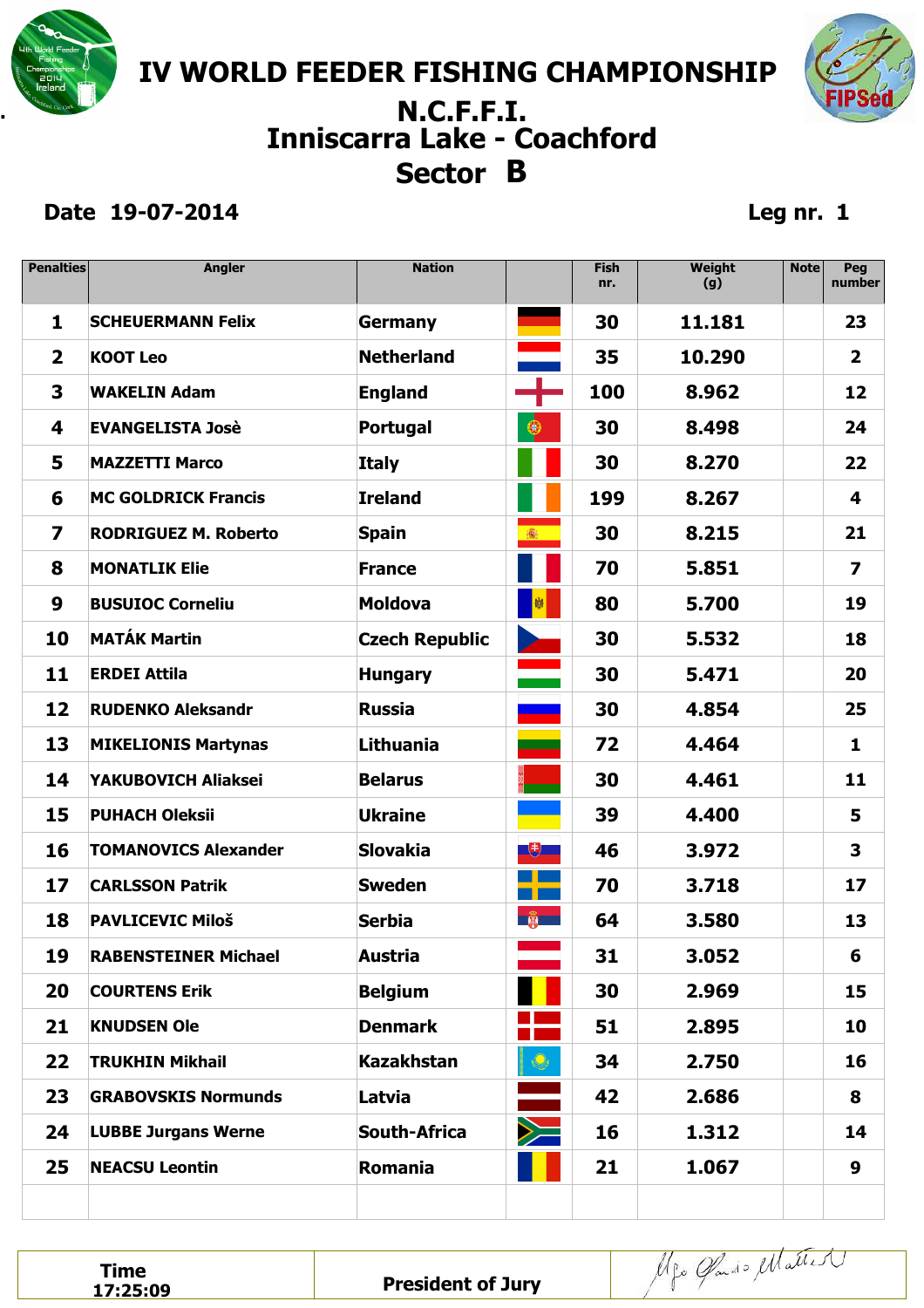

## **Sector C . N.C.F.F.I. Inniscarra Lake - Coachford**

#### **Date 19-07-2014 Leg nr. 1**

FIPS

| <b>Penalties</b>        | <b>Angler</b>                     | <b>Nation</b>         |                                                                                                                                                                                                                                                    | <b>Fish</b><br>nr. | Weight<br>(g) | <b>Note</b> | Peg<br>number           |
|-------------------------|-----------------------------------|-----------------------|----------------------------------------------------------------------------------------------------------------------------------------------------------------------------------------------------------------------------------------------------|--------------------|---------------|-------------|-------------------------|
| 1                       | <b>ADELL Kent</b>                 | <b>Sweden</b>         |                                                                                                                                                                                                                                                    | 49                 | 13.058        |             | 22                      |
| $\overline{\mathbf{2}}$ | <b>RINGER Phil</b>                | <b>England</b>        |                                                                                                                                                                                                                                                    | 80                 | 12.109        |             | $\overline{\mathbf{2}}$ |
| 3                       | <b>BENZAR Zsolt</b>               | Romania               |                                                                                                                                                                                                                                                    | 53                 | 11.777        |             | 24                      |
| 4                       | <b>RODRIGUEZ M. Angel Vicente</b> | <b>Spain</b>          | 瓣                                                                                                                                                                                                                                                  | 84                 | 10.253        |             | 1                       |
| 5                       | <b>HOULDSWORTH Nigel</b>          | <b>Ireland</b>        |                                                                                                                                                                                                                                                    | 85                 | 8.585         |             | 14                      |
| 6                       | <b>DOME Gabor</b>                 | <b>Hungary</b>        |                                                                                                                                                                                                                                                    | 38                 | 6.788         |             | 25                      |
| 7                       | <b>CATHELIN Christophe</b>        | <b>France</b>         |                                                                                                                                                                                                                                                    | 67                 | 6.178         |             | 17                      |
| 8                       | <b>VEZZALINI Massimo</b>          | <b>Italy</b>          |                                                                                                                                                                                                                                                    | 104                | 5.967         |             | $\overline{z}$          |
| 9                       | <b>FOORD Neville Johan</b>        | <b>South-Africa</b>   | $\geq$                                                                                                                                                                                                                                             | 37                 | 5.688         |             | 19                      |
| 10                      | ŠTEPNICKA Radek                   | <b>Czech Republic</b> |                                                                                                                                                                                                                                                    | 67                 | 5.409         |             | 23                      |
| 11                      | <b>ZHURIN Vladimir</b>            | <b>Russia</b>         |                                                                                                                                                                                                                                                    | 38                 | 5.271         |             | 5                       |
| 12                      | <b>LEIJRIK Theo</b>               | <b>Netherland</b>     |                                                                                                                                                                                                                                                    | 66                 | 4.365         |             | 12                      |
| 13                      | <b>DE MULDER Bert</b>             | <b>Belgium</b>        |                                                                                                                                                                                                                                                    | 29                 | 4.144         |             | 10                      |
| 14                      | <b>TARANOV Oleksandr</b>          | <b>Ukraine</b>        |                                                                                                                                                                                                                                                    | 55                 | 4.098         |             | 20                      |
| 15                      | <b>LISOVSKIY Yury</b>             | <b>Belarus</b>        |                                                                                                                                                                                                                                                    | 52                 | 3.842         |             | 6                       |
| 16                      | <b>CUCKIC Sasa</b>                | <b>Serbia</b>         | <b>B</b>                                                                                                                                                                                                                                           | 46                 | 3.717         |             | 18                      |
| 17                      | <b>TOLMACHOVS Vladislavs</b>      | Latvia                |                                                                                                                                                                                                                                                    | 39                 | 3.658         |             | 13                      |
| 18                      | <b>READING Mark</b>               | <b>Denmark</b>        | a l                                                                                                                                                                                                                                                | 44                 | 3.566         |             | 15                      |
| 19                      | <b>PEREIVA Muno</b>               | <b>Portugal</b>       | $\bigcirc$<br><u>the state of the state of the state of the state of the state of the state of the state of the state of the state of the state of the state of the state of the state of the state of the state of the state of the state of </u> | 31                 | 3.353         |             | 4                       |
| 20                      | <b>SADDELER Peer</b>              | <b>Germany</b>        |                                                                                                                                                                                                                                                    | 57                 | 3.294         |             | 3                       |
| 21                      | <b>YENIKEYEV Marat</b>            | <b>Kazakhstan</b>     | $ \bullet $                                                                                                                                                                                                                                        | 20                 | 3.218         |             | 21                      |
| 22                      | <b>LANTAJ Jãn</b>                 | <b>Slovakia</b>       | $+$                                                                                                                                                                                                                                                | 51                 | 3.205         |             | 8                       |
| 23                      | <b>CEBANAUSKAS Andrius</b>        | Lithuania             | ╾                                                                                                                                                                                                                                                  | 43                 | 2.883         |             | 16                      |
| 24                      | <b>STUMPF Wilhelm</b>             | <b>Austria</b>        |                                                                                                                                                                                                                                                    | 16                 | 2.312         |             | 11                      |
| 25                      | <b>RUSLAN Timbal</b>              | <b>Moldova</b>        | <mark>。谢</mark>                                                                                                                                                                                                                                    | 36                 | 1.389         |             | 9                       |
|                         |                                   |                       |                                                                                                                                                                                                                                                    |                    |               |             |                         |

**Time**<br>**17:25:10** 

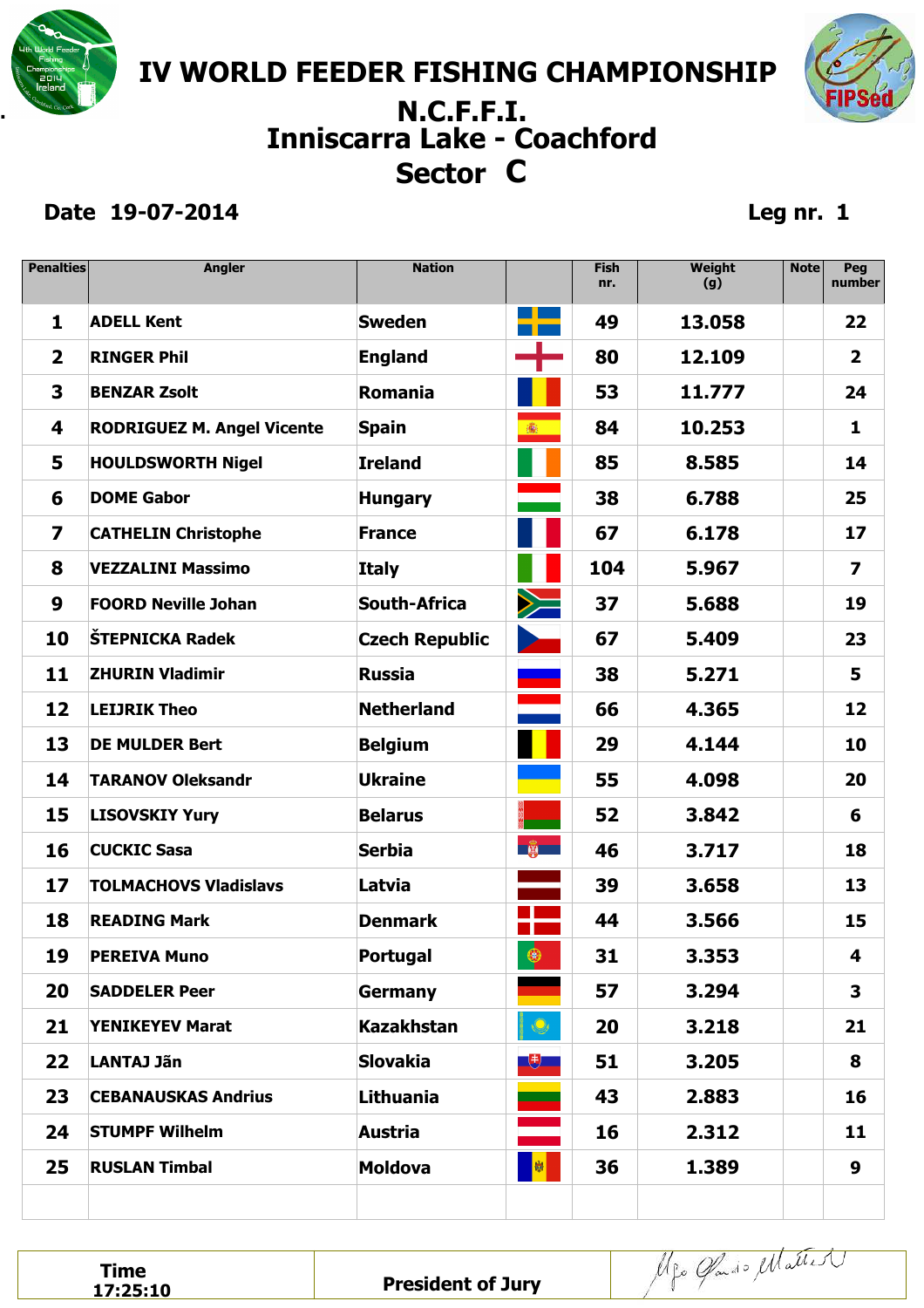**IV WORLD FEEDER FISHING CHAMPIONSHIP** 

## **Sector D . N.C.F.F.I. Inniscarra Lake - Coachford**

#### **Date 19-07-2014 Leg nr. 1**

FIPS

| <b>Penalties</b> | <b>Angler</b>                  | <b>Nation</b>         |                                                                                                       | <b>Fish</b><br>nr. | Weight<br>(g) | <b>Note</b> | Peg<br>number           |
|------------------|--------------------------------|-----------------------|-------------------------------------------------------------------------------------------------------|--------------------|---------------|-------------|-------------------------|
| 1                | <b>VIALS Mick</b>              | <b>England</b>        | ┽                                                                                                     | 113                | 13.451        |             | 17                      |
| $\mathbf{2}$     | <b>VAN GASTEL Staf</b>         | <b>Belgium</b>        |                                                                                                       | 53                 | 8.930         |             | 25                      |
| 3                | <b>FIADZIUNIN Aliaksandr</b>   | <b>Belarus</b>        |                                                                                                       | 63                 | 8.830         |             | 21                      |
| 4                | <b>KONOPÁSEK Josef</b>         | <b>Czech Republic</b> |                                                                                                       | 98                 | 8.034         |             | 8                       |
| 5                | <b>KIEHL Sébastien</b>         | <b>France</b>         |                                                                                                       | 45                 | 7.541         |             | 22                      |
| 6                | <b>EKKELENKAMP Dirk</b>        | <b>Netherland</b>     |                                                                                                       | 72                 | 6.702         |             | $\overline{z}$          |
| 7                | <b>KERSLEY Anthony</b>         | <b>Ireland</b>        |                                                                                                       | 69                 | 5.972         |             | 18                      |
| 8                | <b>GARCIA BLAZQUEZ Roberto</b> | <b>Spain</b>          |                                                                                                       | 127                | 5.822         |             | 10                      |
| 9                | <b>VELJKOVIC Dusan</b>         | <b>Serbia</b>         | $\frac{1}{2}$                                                                                         | 26                 | 5.802         |             | 23                      |
| 10               | <b>SCHLÖGL Michael</b>         | <b>Germany</b>        |                                                                                                       | 130                | 5.313         |             | 13                      |
| 11               | <b>STEYRER Andreas</b>         | <b>Austria</b>        |                                                                                                       | 31                 | 5.236         |             | 16                      |
| 12               | <b>DUNAEV Mikhail</b>          | <b>Russia</b>         |                                                                                                       | 45                 | 5.223         |             | 15                      |
| 13               | <b>GOVI Mirko</b>              | <b>Italy</b>          |                                                                                                       | 79                 | 5.143         |             | 12                      |
| 14               | <b>KUCHIN Konstantins</b>      | <b>Kazakhstan</b>     | $\mathbf{\Theta}$                                                                                     | 31                 | 5.123         |             | 1                       |
| 15               | <b>TICHOMOLOVAS Valdas</b>     | Lithuania             |                                                                                                       | 85                 | 4.686         |             | 6                       |
| 16               | <b>SIROKI David</b>            | <b>Hungary</b>        |                                                                                                       | 106                | 4.566         |             | 5                       |
| 17               | <b>SØRENSEN Søren</b>          | <b>Denmark</b>        | - 1<br>$\mathcal{L}(\mathcal{L})$ and $\mathcal{L}(\mathcal{L})$ and $\mathcal{L}(\mathcal{L})$<br>T. | 57                 | 4.506         |             | 20                      |
| 18               | <b>EKMAN Kristian</b>          | <b>Sweden</b>         |                                                                                                       | 39                 | 3.854         |             | $\overline{\mathbf{2}}$ |
| 19               | <b>MEYER Herbert Marti</b>     | <b>South-Africa</b>   | $\geq$                                                                                                | 24                 | 3.740         |             | 24                      |
| 20               | <b>VIGH Jozef</b>              | <b>Slovakia</b>       | $\begin{array}{ c c } \hline \textbf{+} & \textbf{+} \ \hline \end{array}$                            | 41                 | 3.654         |             | 19                      |
| 21               | <b>TIMOTEO Mario</b>           | Portugal              | $\bullet$                                                                                             | 37                 | 3.374         |             | 9                       |
| 22               | <b>IAROSLOV Levinta</b>        | <b>Moldova</b>        | <b>M</b>                                                                                              | 71                 | 3.347         |             | 14                      |
| 23               | <b>MOLODTSOV Eduard</b>        | <b>Ukraine</b>        |                                                                                                       | 27                 | 3.034         |             | 11                      |
| 24               | <b>FIAT Lucian</b>             | <b>Romania</b>        |                                                                                                       | 32                 | 2.994         |             | 4                       |
| 25               | <b>VEIKINS Edgars</b>          | Latvia                |                                                                                                       | 32                 | 2.425         |             | 3                       |
|                  |                                |                       |                                                                                                       |                    |               |             |                         |

**Time**<br>**17:25:10**